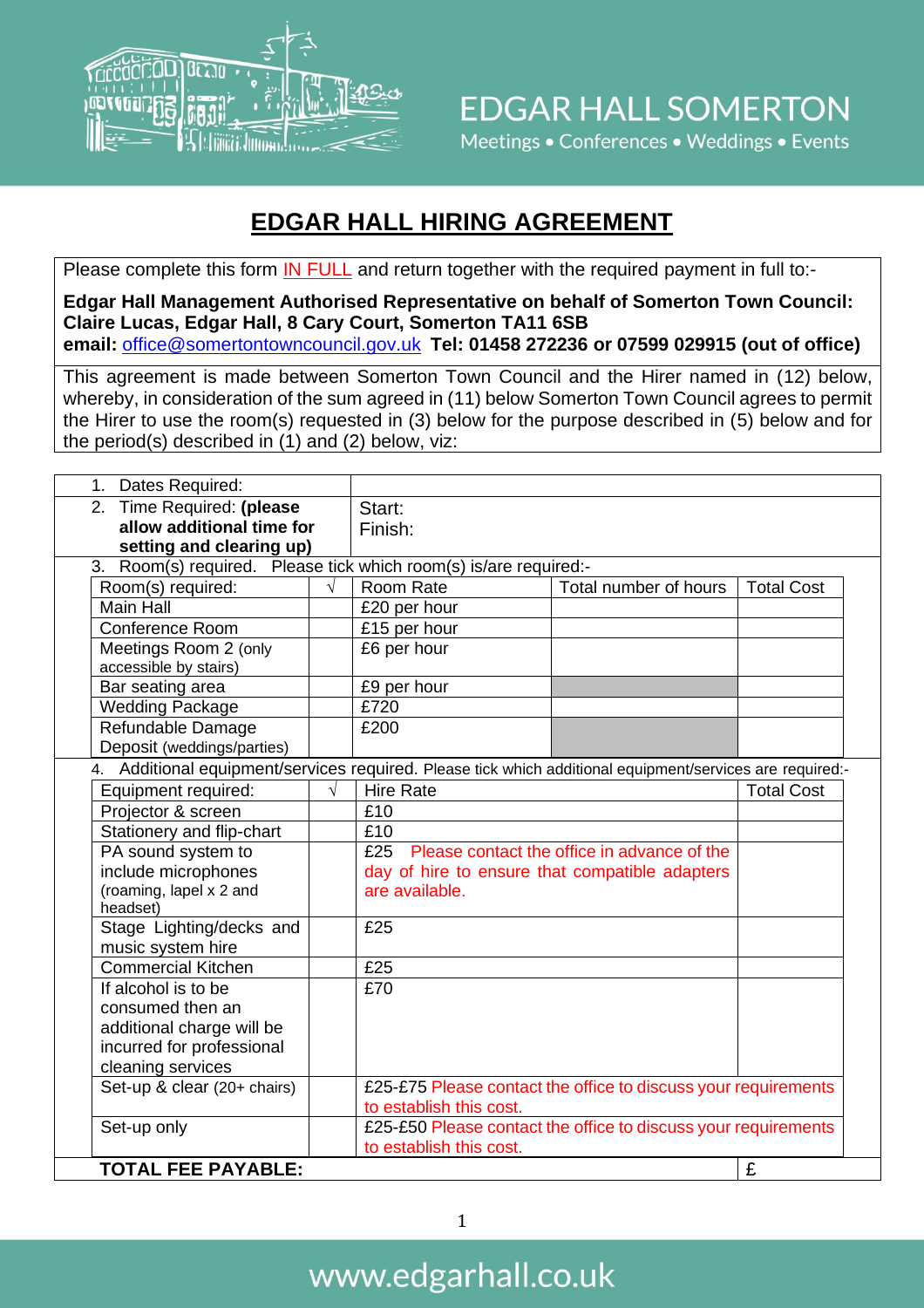

# **EDGAR HALL SOMERTON**

Meetings • Conferences • Weddings • Events

| 5. Purpose: Describe Event (e.g.<br>Wedding)                                                                                                                                                                                                                                                                                                                                                                         |                                                                                                                                                                  |
|----------------------------------------------------------------------------------------------------------------------------------------------------------------------------------------------------------------------------------------------------------------------------------------------------------------------------------------------------------------------------------------------------------------------|------------------------------------------------------------------------------------------------------------------------------------------------------------------|
| Is the Hire for commercial<br>6.<br>use?                                                                                                                                                                                                                                                                                                                                                                             | Yes/No                                                                                                                                                           |
| 7. How many people do you<br>expect? (maximum number:<br>500)                                                                                                                                                                                                                                                                                                                                                        |                                                                                                                                                                  |
| 8. Is the event?                                                                                                                                                                                                                                                                                                                                                                                                     | Public/Private                                                                                                                                                   |
| 9. Is music to be provided at the<br>event?                                                                                                                                                                                                                                                                                                                                                                          | Yes/No                                                                                                                                                           |
| 10. Will alcohol be consumed?<br>* see above. If yes, please<br>note that an additional £70<br>charge will automatically be<br>charged to cover the cost of<br>professional cleaning<br>services. In addition a<br>refundable damage deposit<br>of £200 (see point 26 of the<br><b>Terms and Conditions) will</b><br>be charged. The damage<br>deposit of £200 will be<br>refunded following<br>satisfactory checks. | Yes/No<br>If yes, you will need to apply for your own License if<br>alcohol is required via Jenny Sherwood Mob:07999307680<br>or email jisherwood02@yahoo.co.uk. |
|                                                                                                                                                                                                                                                                                                                                                                                                                      | All functions mentioned above are all in accordance with the Licensing Act 1972 or legislation.gov.uk                                                            |
| 11. Fees: The Hirer shall pay the<br>total Hire Fee due at the time<br>of the booking.                                                                                                                                                                                                                                                                                                                               | Please make your cheque payable to "SOMERTON TOWN<br><b>COUNCIL"</b>                                                                                             |
|                                                                                                                                                                                                                                                                                                                                                                                                                      | <b>Bank details:-</b><br><b>Sort Code: 77-50-13</b><br><b>Account No: 18681568</b>                                                                               |
|                                                                                                                                                                                                                                                                                                                                                                                                                      | <b>Total Hire Fee £</b>                                                                                                                                          |
| 12. Hirer (must be aged 21 years<br>of age, or older):                                                                                                                                                                                                                                                                                                                                                               |                                                                                                                                                                  |
| Name (if an individual):                                                                                                                                                                                                                                                                                                                                                                                             |                                                                                                                                                                  |
| Organisation (if applicable):                                                                                                                                                                                                                                                                                                                                                                                        |                                                                                                                                                                  |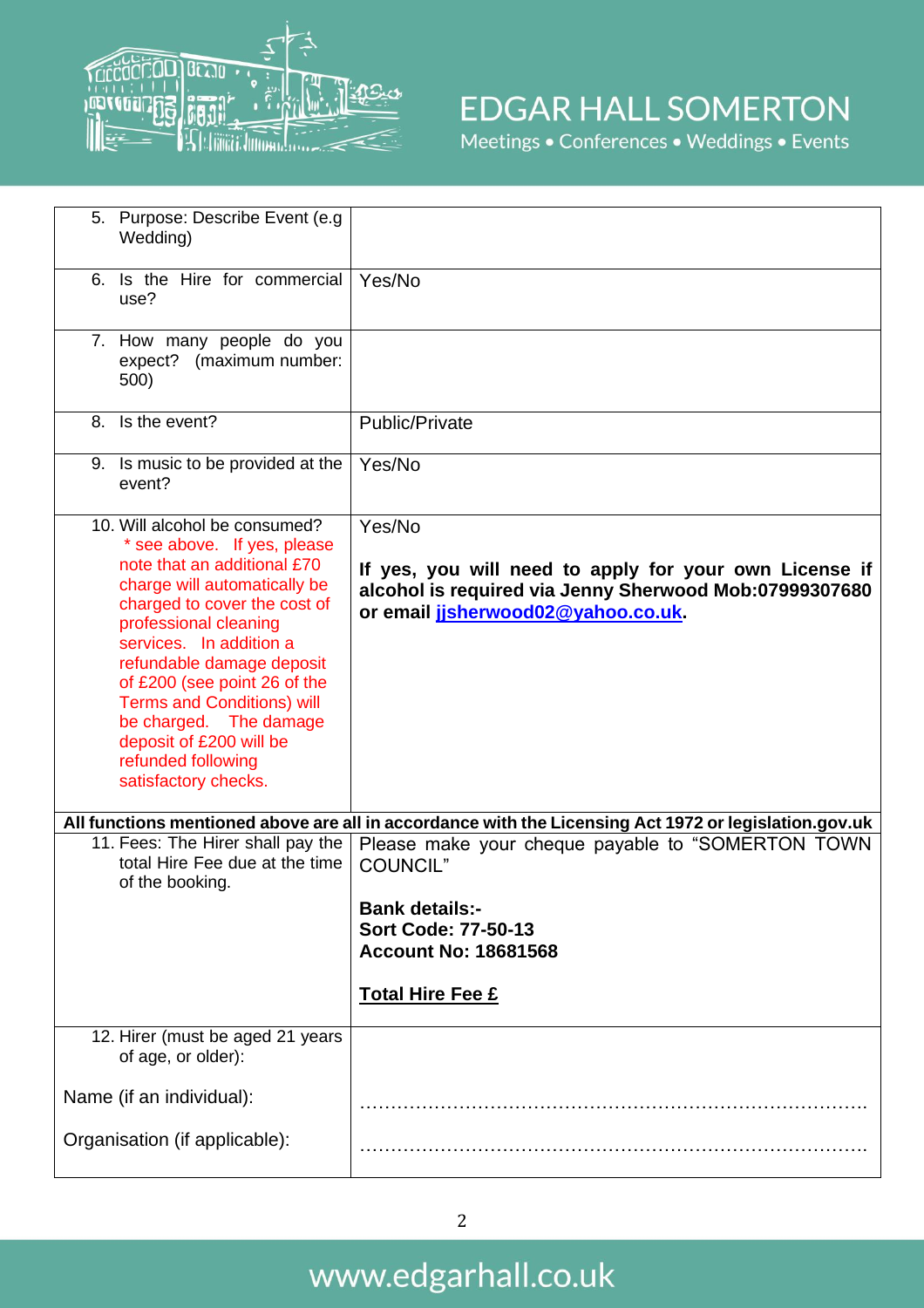

# **EDGAR HALL SOMERTON**

Meetings . Conferences . Weddings . Events

| Name of Organisation's<br>Authorised Representative: |  |
|------------------------------------------------------|--|
| Address:                                             |  |
|                                                      |  |
| Tel. home:                                           |  |
| Mobile:                                              |  |
| Email:                                               |  |
|                                                      |  |

- 1. The Hirer agrees with Somerton Town Council to be present during the hiring and to perform the provisions and stipulations contained or referred to in the "Standard Conditions of Hire" on the Edgar Hall website (an understanding of which the Hirer acknowledges) together with any "Special Conditions of Hire" (if attached) and it is hereby agreed that these shall form part of the terms of the Hiring Agreement unless specifically excluded.
- 2. In the case of any mistake or misrepresentation this agreement will cease and determine save for any unfulfilled obligations of the hirer and the Somerton Town Council's rights against the hirer.
- 3. The hirer agrees that if alcohol is to be sold during the event that this will be in accordance with one of the approved options.
- 4. The Hirer agrees to read and follow the "The Fire Instructions and Emergency Plan.

#### **THE HIRER AGREES THAT AT THE END OF THE PERIOD OF HIRE THEY WILL ENSURE THAT:**

- 1. All rubbish has been removed.
- 2. All items of hall equipment have been returned to their original positions.
- 3. Any items brought into the hall have been removed from the premises including catering, bar items etc).
- 4. The hall and immediate vicinity is left clean and tidy.
- 5. Any breakages or damage has been reported, and the Hirer accept full liability for the cost of the repair/replacement.
- 6. The Hall is left secure.